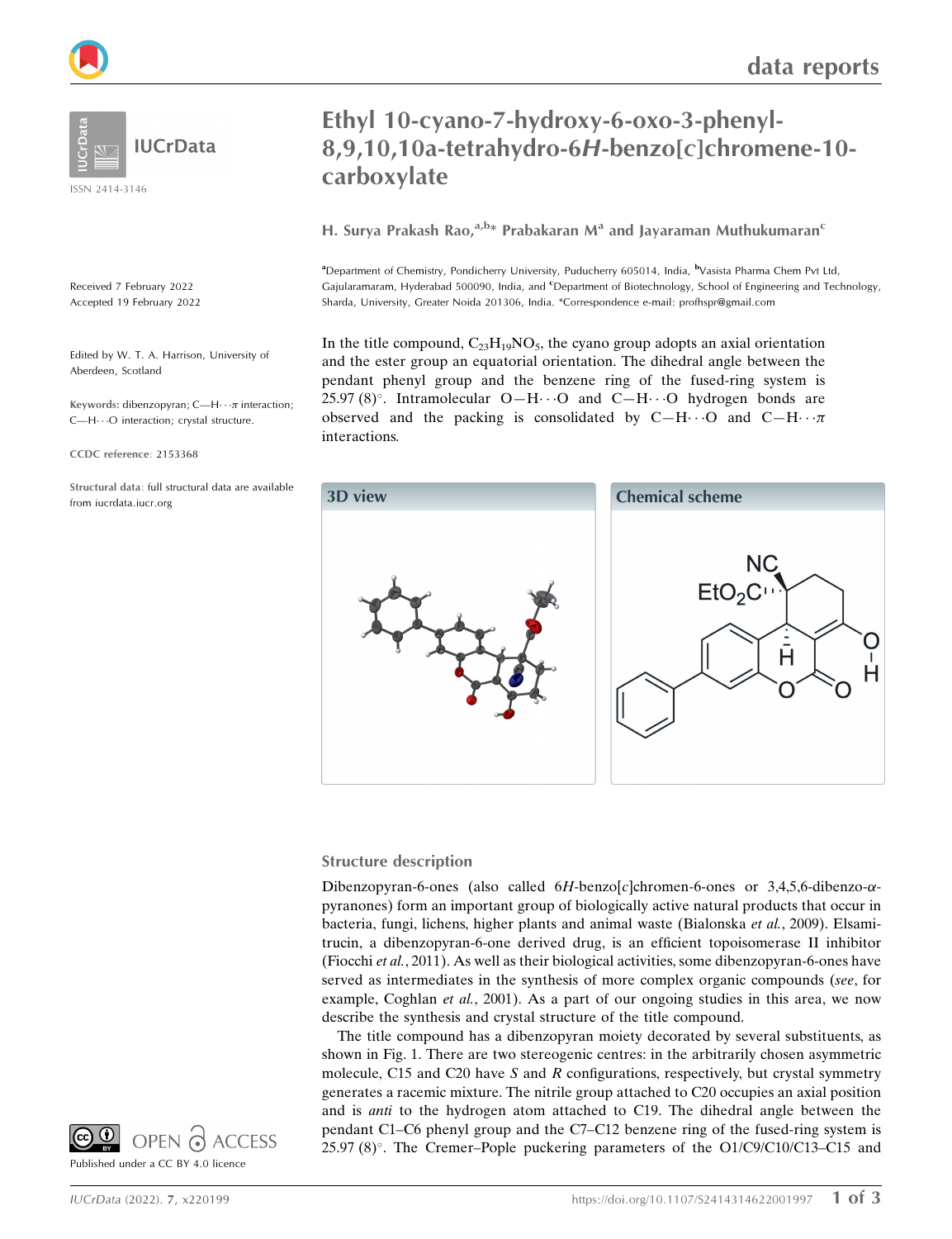Table 1 Hydrogen-bond geometry  $(\AA, \degree)$ .

| $D-H\cdots A$                  | $D-H$ | $H \cdot \cdot \cdot A$ | $D\cdot\cdot\cdot A$               | $D-\mathrm{H}\cdots A$ |
|--------------------------------|-------|-------------------------|------------------------------------|------------------------|
| $O3 - H3 \cdot O2$             | 0.82  | 1.86                    | 2.5702(16)                         | 145                    |
| $C11 - H11 \cdots O4$          | 0.93  | 2.54                    | 3.399(2)                           | 154                    |
| $C18 - H18B \cdots O1^1$       | 0.97  | 2.60                    | 3.4289 (19)                        | 144                    |
| $C19 - H19B \cdots O2^{i}$     | 0.97  | 2.60                    | 3.285(2)                           | 128                    |
| $C15 - H15 \cdots Cg2^{n}$     | 0.98  | 2.95                    | 3.7685(17)                         | 142                    |
| $C23-H23B\cdots Cg3iii$        | 0.96  | 2.82                    | 3.686(3)                           | 151                    |
| $\alpha$ . The set of $\alpha$ |       |                         | $1 \quad 1 \quad 1 \quad 2 \cdots$ | $\sim$ $\sim$ $\sim$   |

Cg2 and Cg3 are the centroids of the C1–C6 and C7–C12 rings, respectively.

Symmetry  $\frac{1}{2}$ ,  $-y$  +  $\frac{1}{2}$  $\frac{1}{2}$ ,  $z - \frac{1}{2}$  $\frac{1}{2}$ ; (ii)  $-x+1, -y, -z+2$ ; (iii)  $-x+\frac{1}{2}, y-\frac{1}{2}$  $\frac{1}{2}$ ,  $-z + \frac{3}{2}$ .

C14/C15/C17–C20 rings indicate half-chair conformations in each case with puckering amplitudes  $Q = 0.359 \text{ Å}; \theta = 104.52^{\circ};$  $\varphi = 9.27^{\circ}$  and  $Q = 0.49 \text{ Å}; \theta = 134.17^{\circ}; \varphi = 327.35^{\circ}$ , respectively. The O atom attached to C17 is stabilized in its enol (hydroxy) form, presumably as a result of forming a strong intramolecular hydrogen bond to O2. The packing is consolidated by weak C-H $\cdots$ O hydrogen bonds and C-H $\cdots$  interactions (Table 1) and an intramolecular  $C-H\cdots O$  interaction is also observed (Fig. 2).

From a Cambridge Structural Database search (Groom et al., 2016), we found compounds identified by refcodes OKEYUB (Xiao et al., 2021), QABVEY (Wang et al., 2021), ALTENU (McPhail et al., 1973), AMUYIS (Alzaydi et al., 2016), ANOVEG (Sosnovskikh et al., 2016), ANOVIK (Sosnovskikh et al., 2016), BUWJEK (Parveen et al., 2015), BUXLOW (Fatunsin et al., 2010), DIPTUR (Casiraghi et al., 1986), DISJAS (Lee et al., 2013), SEDFEN (Appel et al., 2006), SIVQIZ (Poudel & Lee, 2014), SIJZER (Hussain et al., 2007), TUPJOE (Siegel et al., 2010), ZAQHIK (Dasari et al., 2012) and IZACIY (Duan et al., 2021) to be similar to the title compound.



Figure 1

The molecular structure of the title compound with the atom-numbering scheme and displacement ellipsoids drawn at the 50% probability level. Intramolecular hydrogen bonds are shown as dashed lines.

| Table 2               |  |
|-----------------------|--|
| Experimental details. |  |
|                       |  |

| Crystal data                                                                 |                                             |
|------------------------------------------------------------------------------|---------------------------------------------|
| Chemical formula                                                             | $C_{23}H_{19}NO_5$                          |
| $M_{r}$                                                                      | 389.39                                      |
| Crystal system, space group                                                  | Monoclinic, $P2_1/n$                        |
| Temperature $(K)$                                                            | 293                                         |
| $a, b, c (\AA)$                                                              | 9.7089 (8), 14.3510 (12),<br>14.2749 (15)   |
|                                                                              | 106.946 (10)                                |
| $\frac{\beta}{V}$ (A <sup>3</sup> )                                          | 1902.6(3)                                   |
| Z                                                                            | $\overline{4}$                              |
| Radiation type                                                               | Mo $K\alpha$                                |
| $\mu$ (mm <sup>-1</sup> )                                                    | 0.10                                        |
| Crystal size (mm)                                                            | $0.75 \times 0.44 \times 0.42$              |
| Data collection                                                              |                                             |
| Diffractometer                                                               | Xcalibur, Eos                               |
| Absorption correction                                                        | Multi-scan (CrysAlis PRO;<br>Agilent, 2014) |
| $T_{\min}$ , $T_{\max}$                                                      | 0.932, 1.000                                |
| No. of measured, independent and<br>observed $[I > 2\sigma(I)]$ reflections  | 10689, 4413, 3119                           |
| $R_{\rm int}$                                                                | 0.026                                       |
| $(\sin \theta/\lambda)_{\text{max}}$ $(\text{A}^{-1})$                       | 0.686                                       |
| Refinement                                                                   |                                             |
| $R[F^2 > 2\sigma(F^2)], wR(F^2), S$                                          | 0.046, 0.157, 0.95                          |
| No. of reflections                                                           | 4413                                        |
| No. of parameters                                                            | 264                                         |
| H-atom treatment                                                             | H-atom parameters constrained               |
| $\Delta \rho_{\text{max}}$ , $\Delta \rho_{\text{min}}$ (e Å <sup>-3</sup> ) | $0.19, -0.20$                               |

Computer programs: CrysAlis PRO (Agilent, 2014), SHELXT (Sheldrick, 2015a), SHELXL2018 (Sheldrick, 2015b), ORTEP-3 for Windows (Farrugia, 2012), PLATON (Spek, 2020) and Mercury (Macrae et al., 2020).

#### Synthesis and crystallization

A mixture of ethyl 10-cyano-7-hydroxy-6-oxo-3-{[(trifluoromethyl)sulfonyl]oxy}-8,9,10,10a-tetrahydro-6H-benzo[c]chromene-10-carboxylate (100 mg, 0.22 mmol), phenylboronic acid (34 mg, 0.28 mmol, 1.3 equiv.),  $K_3PO_4$  (73 mg, 0.34 mmol, 1.6 equiv.) and  $Pd(PPh<sub>3</sub>)<sub>4</sub>$  (3 mg, 3 mol%) in degassed 1,4dioxane (10 mL) was stirred at 100° C for 12 h under nitrogen. After completion of the coupling reaction (TLC), the mixture



Figure 2 Intermolecular interactions in the title compound.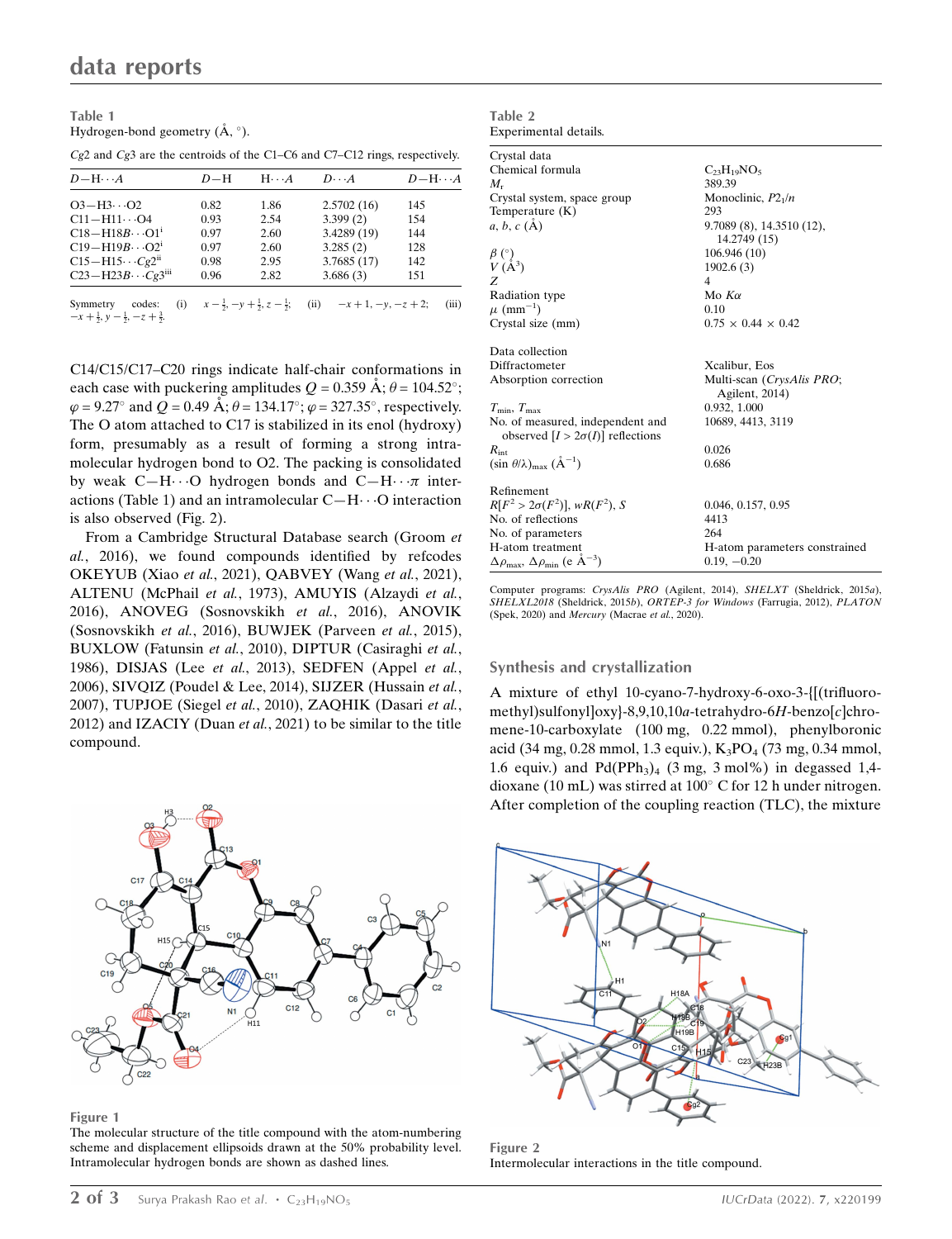was cooled to room temperature, diluted with dichloromethane (DCM, 10 mL) and decanted. The residue was extracted with DCM (10 mL  $\times$  2) twice. The solvent was removed from the combined DCM layers and the residue was subjected to column chromatography on silica gel (100–200 mesh) by using increasing amounts of ethyl acetate in hexane (5% to 15%) as eluent to afford the title compound as a lightyellow solid in 90% yield (84 mg);  $R_f = 0.4$  (hexanes: ethyl acetate, 7:3); m.p.  $155-158^{\circ}$  C. A sample suitable for singlecrystal X-ray analysis was obtained by recrystallization the 50 mg of the solid from a mixture of 1 mL of distilled chloroform and 0.5 mL of distilled methanol.

#### Refinement

Crystal data, data collection and structure refinement details are summarized in Table 2.

#### Acknowledgements

The authors thank the DST–FIST Single Crystal XRD facility at the Department of Chemistry, Pondicherry University, for the diffraction data and Dr Clara Gomes (FCT–UNL, Portugal) for the CSD database survey. MP thanks the Department of Chemistry for facilities. JM thanks Dr Amit Kumar Singh (Sharda University, India) for support.

#### References

- Agilent (2014). CrysAlis PRO[. Agilent Technologies Ltd, Yarnton,](http://scripts.iucr.org/cgi-bin/cr.cgi?rm=pdfbb&cnor=hb4401&bbid=BB1) [England.](http://scripts.iucr.org/cgi-bin/cr.cgi?rm=pdfbb&cnor=hb4401&bbid=BB1)
- [Alzaydi, K. M., Abojabal, N. S. & Elnagdi, M. H. \(2016\).](http://scripts.iucr.org/cgi-bin/cr.cgi?rm=pdfbb&cnor=hb4401&bbid=BB2) Tetrahedron Lett. 57[, 3596–3599.](http://scripts.iucr.org/cgi-bin/cr.cgi?rm=pdfbb&cnor=hb4401&bbid=BB2)
- [Appel, B., Saleh, N. N. R. & Langer, P. \(2006\).](http://scripts.iucr.org/cgi-bin/cr.cgi?rm=pdfbb&cnor=hb4401&bbid=BB3) Chem. Eur. J. 12, 1221– [1236.](http://scripts.iucr.org/cgi-bin/cr.cgi?rm=pdfbb&cnor=hb4401&bbid=BB3)
- [Bialonska, D., Kasimsetty, S. G., Khan, S. I. & Ferreira, D. \(2009\).](http://scripts.iucr.org/cgi-bin/cr.cgi?rm=pdfbb&cnor=hb4401&bbid=BB4) J. [Agric. Food Chem.](http://scripts.iucr.org/cgi-bin/cr.cgi?rm=pdfbb&cnor=hb4401&bbid=BB4) 57, 10181–10186.
- [Casiraghi, G., Cornia, M., Casnati, G., Fava, G. G. & Belicchi, M. F.](http://scripts.iucr.org/cgi-bin/cr.cgi?rm=pdfbb&cnor=hb4401&bbid=BB5) (1986). [J. Chem. Soc. Chem. Commun.](http://scripts.iucr.org/cgi-bin/cr.cgi?rm=pdfbb&cnor=hb4401&bbid=BB5) pp. 271–273.
- [Coghlan, M. J., Kym, P. R., Elmore, S. W., Wang, A. X., Luly, J. R.,](http://scripts.iucr.org/cgi-bin/cr.cgi?rm=pdfbb&cnor=hb4401&bbid=BB6) [Wilcox, D., Stashko, M., Lin, C. W., Miner, J., Tyree, C., Nakane, M.,](http://scripts.iucr.org/cgi-bin/cr.cgi?rm=pdfbb&cnor=hb4401&bbid=BB6) [Jacobson, P. & Lane, B. C. \(2001\).](http://scripts.iucr.org/cgi-bin/cr.cgi?rm=pdfbb&cnor=hb4401&bbid=BB6) J. Med. Chem. 44, 2879–2885.
- [Dasari, S., Bhadbhade, M. & Neilan, B. A. \(2012\).](http://scripts.iucr.org/cgi-bin/cr.cgi?rm=pdfbb&cnor=hb4401&bbid=BB7) Acta Cryst. E68, [o1471.](http://scripts.iucr.org/cgi-bin/cr.cgi?rm=pdfbb&cnor=hb4401&bbid=BB7)
- [Duan, J., He, X., Choy, P. Y., Wang, Q., Xie, M., Li, R., Xu, K., Shang,](http://scripts.iucr.org/cgi-bin/cr.cgi?rm=pdfbb&cnor=hb4401&bbid=BB8) [Y. & Kwong, F. Y. \(2021\).](http://scripts.iucr.org/cgi-bin/cr.cgi?rm=pdfbb&cnor=hb4401&bbid=BB8) Org. Lett. 23, 6455-6460.
- [Farrugia, L. J. \(2012\).](http://scripts.iucr.org/cgi-bin/cr.cgi?rm=pdfbb&cnor=hb4401&bbid=BB9) J. Appl. Cryst. 45, 849–854.
- [Fatunsin, O., Iaroshenko, V. O., Dudkin, S., Mkrtchyan, S., Villinger,](http://scripts.iucr.org/cgi-bin/cr.cgi?rm=pdfbb&cnor=hb4401&bbid=BB10) [A. & Langer, P. \(2010\).](http://scripts.iucr.org/cgi-bin/cr.cgi?rm=pdfbb&cnor=hb4401&bbid=BB10) Tetrahedron Lett. 51, 4693-4695.
- [Fiocchi, S. C., Selting, K. A., Rosenberg, M. P., Kolli, P., Lenaz, G. &](http://scripts.iucr.org/cgi-bin/cr.cgi?rm=pdfbb&cnor=hb4401&bbid=BB11) [Henry, C. \(2011\).](http://scripts.iucr.org/cgi-bin/cr.cgi?rm=pdfbb&cnor=hb4401&bbid=BB11) J. Vet. Int. Med. 25, 897–902.
- [Groom, C. R., Bruno, I. J., Lightfoot, M. P. & Ward, S. C. \(2016\).](http://scripts.iucr.org/cgi-bin/cr.cgi?rm=pdfbb&cnor=hb4401&bbid=BB12) Acta Cryst. B72[, 171–179.](http://scripts.iucr.org/cgi-bin/cr.cgi?rm=pdfbb&cnor=hb4401&bbid=BB12)
- [Hussain, I., Nguyen, V. T. H., Yawer, M. A., Dang, T. T., Fischer, C.,](http://scripts.iucr.org/cgi-bin/cr.cgi?rm=pdfbb&cnor=hb4401&bbid=BB13) [Reinke, H. & Langer, P. \(2007\).](http://scripts.iucr.org/cgi-bin/cr.cgi?rm=pdfbb&cnor=hb4401&bbid=BB13) J. Org. Chem. 72, 6255–6258.
- [Lee, T., Jayakumar, J., Cheng, C. & Chuang, S. \(2013\).](http://scripts.iucr.org/cgi-bin/cr.cgi?rm=pdfbb&cnor=hb4401&bbid=BB14) Chem. [Commun.](http://scripts.iucr.org/cgi-bin/cr.cgi?rm=pdfbb&cnor=hb4401&bbid=BB14) 49, 11797.
- [Macrae, C. F., Sovago, I., Cottrell, S. J., Galek, P. T. A., McCabe, P.,](http://scripts.iucr.org/cgi-bin/cr.cgi?rm=pdfbb&cnor=hb4401&bbid=BB15) [Pidcock, E., Platings, M., Shields, G. P., Stevens, J. S., Towler, M. &](http://scripts.iucr.org/cgi-bin/cr.cgi?rm=pdfbb&cnor=hb4401&bbid=BB15) [Wood, P. A. \(2020\).](http://scripts.iucr.org/cgi-bin/cr.cgi?rm=pdfbb&cnor=hb4401&bbid=BB15) J. Appl. Cryst. 53, 226–235.
- [McPhail, A. T., Miller, R. W., Harvan, D. & Pero, R. W. \(1973\).](http://scripts.iucr.org/cgi-bin/cr.cgi?rm=pdfbb&cnor=hb4401&bbid=BB16) J. [Chem. Soc. Chem. Commun.](http://scripts.iucr.org/cgi-bin/cr.cgi?rm=pdfbb&cnor=hb4401&bbid=BB16) p. 682.
- [Parveen, M., Malla, A. M., Ali, A., Nami, S. A. A., Silva, P. S. P. &](http://scripts.iucr.org/cgi-bin/cr.cgi?rm=pdfbb&cnor=hb4401&bbid=BB17) Silva, M. R. (2015). [Chem. Nat. Compd.](http://scripts.iucr.org/cgi-bin/cr.cgi?rm=pdfbb&cnor=hb4401&bbid=BB17) 51, 62–66.
- [Poudel, T. N. & Lee, Y. R. \(2014\).](http://scripts.iucr.org/cgi-bin/cr.cgi?rm=pdfbb&cnor=hb4401&bbid=BB18) Org. Biomol. Chem. 12, 919–930.
- [Sheldrick, G. M. \(2015](http://scripts.iucr.org/cgi-bin/cr.cgi?rm=pdfbb&cnor=hb4401&bbid=BB19)a). Acta Cryst. A71, 3–8.
- [Sheldrick, G. M. \(2015](http://scripts.iucr.org/cgi-bin/cr.cgi?rm=pdfbb&cnor=hb4401&bbid=BB20)b). Acta Cryst. C71, 3–8.
- [Siegel, D., Troyanov, S., Noack, J., Emmerling, F. & Nehls, I. \(2010\).](http://scripts.iucr.org/cgi-bin/cr.cgi?rm=pdfbb&cnor=hb4401&bbid=BB21) [Acta Cryst.](http://scripts.iucr.org/cgi-bin/cr.cgi?rm=pdfbb&cnor=hb4401&bbid=BB21) E66, o1366.
- [Sosnovskikh, V. Y., Korotaev, V. Y., Kutyashev, I. B., Barkov, A. Y. &](http://scripts.iucr.org/cgi-bin/cr.cgi?rm=pdfbb&cnor=hb4401&bbid=BB22) [Safrygin, A. V. \(2016\).](http://scripts.iucr.org/cgi-bin/cr.cgi?rm=pdfbb&cnor=hb4401&bbid=BB22) RSC Adv. 6, 58188–58202.
- [Spek, A. L. \(2020\).](http://scripts.iucr.org/cgi-bin/cr.cgi?rm=pdfbb&cnor=hb4401&bbid=BB23) Acta Cryst. E76, 1–11.
- [Wang, B., Constantin, M., Singh, S., Zhou, Y., Davis, R. L. & West,](http://scripts.iucr.org/cgi-bin/cr.cgi?rm=pdfbb&cnor=hb4401&bbid=BB24) F. G. (2021). [Org. Biomol. Chem.](http://scripts.iucr.org/cgi-bin/cr.cgi?rm=pdfbb&cnor=hb4401&bbid=BB24) 19, 399–405.
- [Xiao, Y., Zhou, L., Hao, H., Bao, Y., Yin, Q. & Xie, C. \(2021\).](http://scripts.iucr.org/cgi-bin/cr.cgi?rm=pdfbb&cnor=hb4401&bbid=BB25) Cryst. [Growth Des.](http://scripts.iucr.org/cgi-bin/cr.cgi?rm=pdfbb&cnor=hb4401&bbid=BB25) 21, 1202–1217.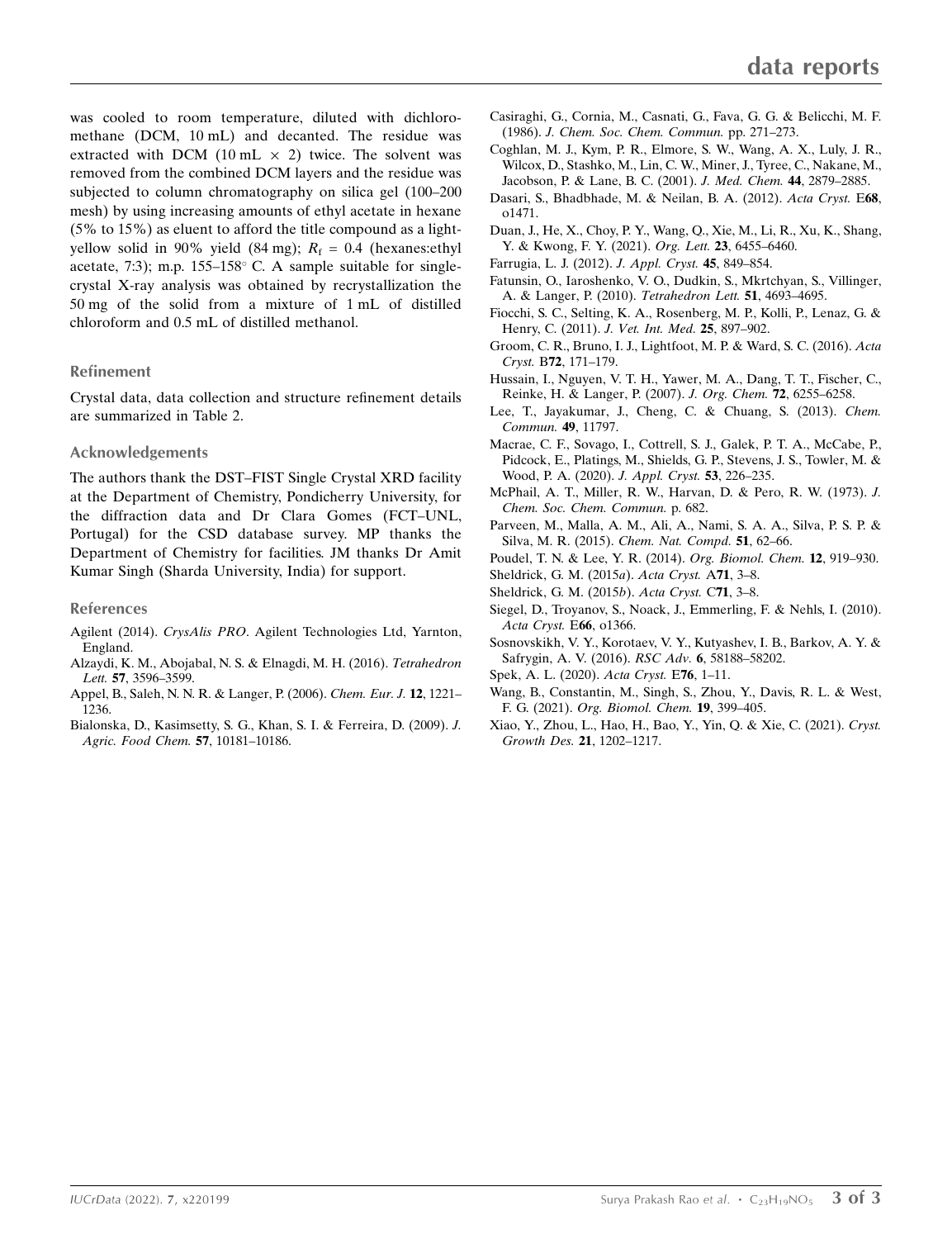# **full crystallographic data**

## *IUCrData* (2022). **7**, x220199 [https://doi.org/10.1107/S2414314622001997]

**Ethyl 10-cyano-7-hydroxy-6-oxo-3-phenyl-8,9,10,10a-tetrahydro-6***H***benzo[***c***]chromene-10-carboxylate**

# **H. Surya Prakash Rao, Prabakaran M and Jayaraman Muthukumaran**

**Ethyl 10-cyano-7-hydroxy-6-oxo-3-phenyl-8,9,10,10a-tetrahydro-6***H***-benzo[***c***]chromene-10-carboxylate** 

 $F(000) = 816$  $D_x = 1.359$  Mg m<sup>-3</sup>

 $\theta$  = 3.0–29.1°  $\mu$  = 0.10 mm<sup>-1</sup>  $T = 293$  K Block, colorless  $0.75 \times 0.44 \times 0.42$  mm

 $R_{\text{int}} = 0.026$ 

 $h = -13 \rightarrow 13$  $k = -18 \rightarrow 17$ *l* = −18→18

Mo *Kα* radiation,  $\lambda = 0.71073$  Å Cell parameters from 2883 reflections

10689 measured reflections 4413 independent reflections 3119 reflections with  $I > 2\sigma(I)$ 

 $\theta_{\text{max}} = 29.2^{\circ}, \theta_{\text{min}} = 3.0^{\circ}$ 

#### *Crystal data*

 $C<sub>23</sub>H<sub>19</sub>NO<sub>5</sub>$  $M_r$  = 389.39 Monoclinic, *P*21/*n*  $a = 9.7089(8)$  Å  $b = 14.3510(12)$  Å  $c = 14.2749(15)$  Å  $\beta$  = 106.946 (10)<sup>o</sup>  $V = 1902.6$  (3) Å<sup>3</sup>  $Z = 4$ 

#### *Data collection*

Xcalibur, Eos diffractometer Radiation source: Enhance (Mo) X-ray Source Detector resolution: 15.9821 pixels mm-1 *ω* scans Absorption correction: multi-scan (CrysalisPro; Agilent, 2014)  $T_{\text{min}} = 0.932, T_{\text{max}} = 1.000$ 

### *Refinement*

| Refinement on $F^2$                   | Secondary atom site location: difference Fourier          |
|---------------------------------------|-----------------------------------------------------------|
| Least-squares matrix: full            | map                                                       |
| $R[F^2 > 2\sigma(F^2)] = 0.046$       | Hydrogen site location: inferred from                     |
| $wR(F^2) = 0.157$                     | neighbouring sites                                        |
| $S = 0.95$                            | H-atom parameters constrained                             |
| 4413 reflections                      | $w = 1/[\sigma^2(F_0^2) + (0.1P)^2]$                      |
| 264 parameters                        | where $P = (F_0^2 + 2F_c^2)/3$                            |
| 0 restraints                          | $(\Delta/\sigma)_{\text{max}} = 0.010$                    |
| Primary atom site location: iterative | $\Delta \rho_{\text{max}} = 0.19 \text{ e A}^{-3}$        |
|                                       | $\Delta\rho_{\rm min} = -0.20 \text{ e } \text{\AA}^{-3}$ |

### *Special details*

**Geometry**. All esds (except the esd in the dihedral angle between two l.s. planes) are estimated using the full covariance matrix. The cell esds are taken into account individually in the estimation of esds in distances, angles and torsion angles; correlations between esds in cell parameters are only used when they are defined by crystal symmetry. An approximate (isotropic) treatment of cell esds is used for estimating esds involving l.s. planes.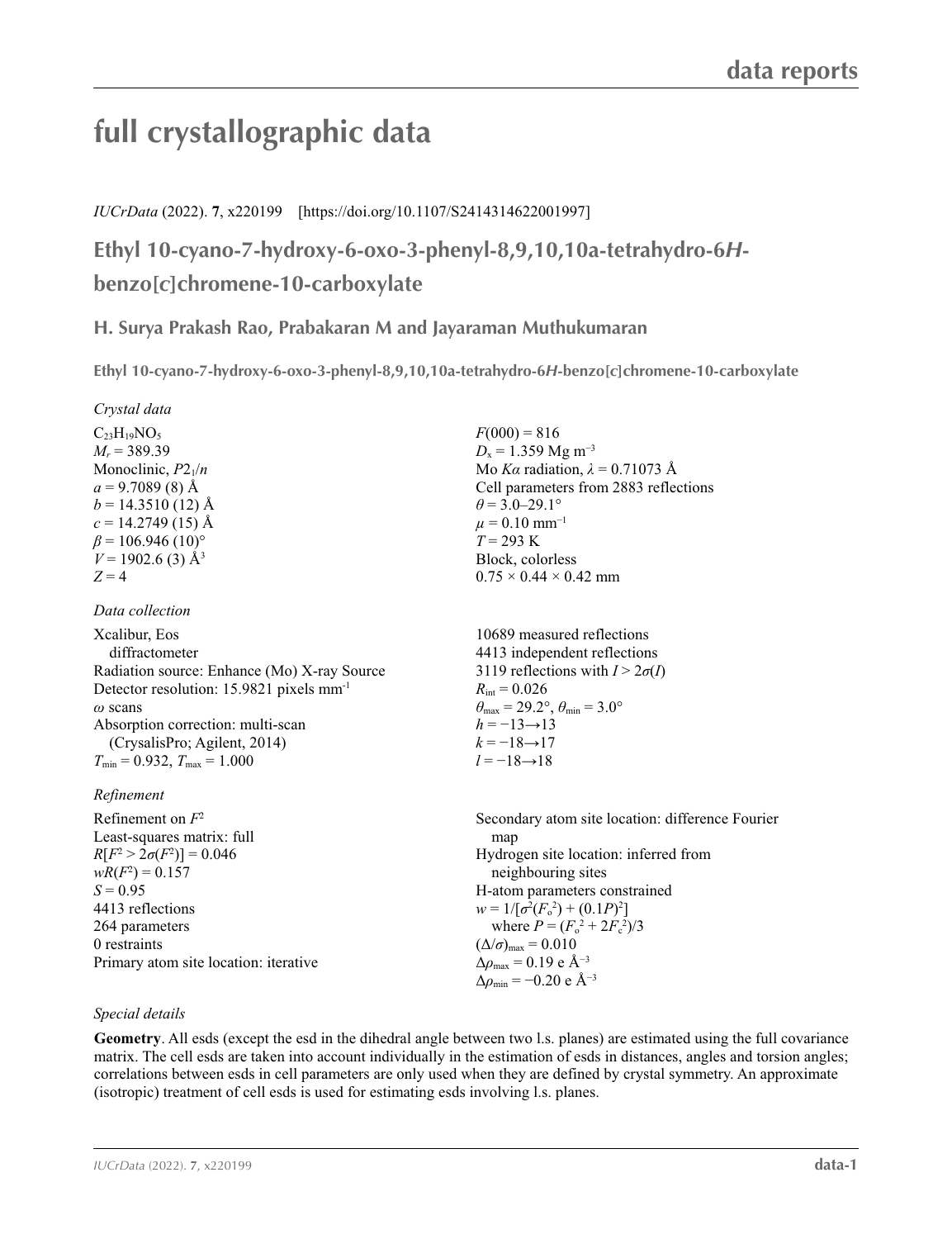**Refinement**. Refinement of  $F^2$  against ALL reflections. The weighted R-factor wR and goodness of fit S are based on  $F^2$ , conventional R-factors R are based on F, with F set to zero for negative  $F^2$ . The threshold expression of  $F^2 > 2 \text{sigma}(F^2)$ is used only for calculating R-factors(gt) etc. and is not relevant to the choice of reflections for refinement. R-factors based on  $F^2$  are statistically about twice as large as those based on F, and R- factors based on ALL data will be even larger.

The hydrogen atoms in title compound were placed in calculated positions, with C—H = 0.93–0.97 A $\degree$  and refined using a riding model with  $U_{iso}(H) = 1.2 U_{eq}(C)$  or  $1.5U_{eq}(C$ -methyl).

|                   | $\boldsymbol{\mathcal{X}}$ | $\mathcal{Y}$  | $\boldsymbol{Z}$ | $U_{\rm iso}*/U_{\rm eq}$ |  |
|-------------------|----------------------------|----------------|------------------|---------------------------|--|
| O <sub>1</sub>    | 0.53859(10)                | 0.16733(8)     | 0.92065(7)       | 0.0410(3)                 |  |
| O2                | 0.63028(12)                | 0.27465(8)     | 0.84841(8)       | 0.0509(3)                 |  |
| C14               | 0.44382(14)                | 0.18379(10)    | 0.74486(11)      | 0.0347(3)                 |  |
| O <sub>5</sub>    | 0.27716(13)                | $-0.06937(8)$  | 0.61784(10)      | 0.0595(4)                 |  |
| C15               | 0.36436(14)                | 0.09212(10)    | 0.73953(10)      | 0.0332(3)                 |  |
| H15               | 0.431514                   | 0.042889       | 0.734017         | $0.040*$                  |  |
| O <sub>3</sub>    | 0.50815(13)                | 0.31695(9)     | 0.66833(9)       | 0.0588(4)                 |  |
| H <sub>3</sub>    | 0.561932                   | 0.325224       | 0.723781         | $0.088*$                  |  |
| C9                | 0.42029(14)                | 0.11197(10)    | 0.92053(11)      | 0.0337(3)                 |  |
| C10               | 0.32907(15)                | 0.07558(10)    | 0.83485(11)      | 0.0347(3)                 |  |
| C7                | 0.29134(15)                | 0.04148(11)    | 1.02203(11)      | 0.0366(4)                 |  |
| C4                | 0.27309(15)                | 0.02080(11)    | 1.11980(11)      | 0.0382(4)                 |  |
| C19               | 0.28311(17)                | 0.11903(13)    | 0.55664(11)      | 0.0447(4)                 |  |
| H <sub>19</sub> A | 0.360887                   | 0.079214       | 0.550748         | $0.054*$                  |  |
| H19B              | 0.203779                   | 0.112652       | 0.497179         | $0.054*$                  |  |
| C16               | 0.11816(17)                | 0.14945(12)    | 0.65498(12)      | 0.0450(4)                 |  |
| C13               | 0.54193(15)                | 0.21194(11)    | 0.83729(11)      | 0.0375(4)                 |  |
| C20               | 0.23367(15)                | 0.08697(11)    | 0.64512(11)      | 0.0377(4)                 |  |
| $\rm{C}8$         | 0.40422(15)                | 0.09584(10)    | 1.01183(11)      | 0.0366(4)                 |  |
| $\rm H8$          | 0.469369                   | 0.121527       | 1.066950         | $0.044*$                  |  |
| C21               | 0.17320(17)                | $-0.01170(12)$ | 0.62229(11)      | 0.0437(4)                 |  |
| O <sub>4</sub>    | 0.05006(13)                | $-0.03278(10)$ | 0.60776(10)      | 0.0649(4)                 |  |
| C12               | 0.19570(17)                | 0.00624(12)    | 0.93635(12)      | 0.0443(4)                 |  |
| H12               | 0.117331                   | $-0.029036$    | 0.940506         | $0.053*$                  |  |
| C18               | 0.33369(17)                | 0.21905(12)    | 0.56740(12)      | 0.0467(4)                 |  |
| <b>H18A</b>       | 0.381800                   | 0.232559       | 0.518170         | $0.056*$                  |  |
| H18B              | 0.250752                   | 0.259856       | 0.555766         | $0.056*$                  |  |
| C17               | 0.43402(16)                | 0.23902(11)    | 0.66616(12)      | 0.0410(4)                 |  |
| C11               | 0.21487(17)                | 0.02259(12)    | 0.84563(12)      | 0.0443(4)                 |  |
| H11               | 0.149569                   | $-0.002549$    | 0.790253         | $0.053*$                  |  |
| C6                | 0.20395(18)                | $-0.05906(13)$ | 1.13558(13)      | 0.0507(4)                 |  |
| H <sub>6</sub>    | 0.166517                   | $-0.099657$    | 1.083600         | $0.061*$                  |  |
| C <sub>3</sub>    | 0.32765(18)                | 0.08032(12)    | 1.19927(12)      | 0.0466(4)                 |  |
| H <sub>3</sub> A  | 0.375026                   | 0.134713       | 1.191218         | $0.056*$                  |  |
| C2                | 0.2424(2)                  | $-0.02057(16)$ | 1.30377(15)      | 0.0627(5)                 |  |
| H2                | 0.231601                   | $-0.034154$    | 1.364935         | $0.075*$                  |  |
| C1                | 0.1887(2)                  | $-0.08045(15)$ | 1.22642(15)      | 0.0637(5)                 |  |

*Fractional atomic coordinates and isotropic or equivalent isotropic displacement parameters (Å<sup>2</sup>)*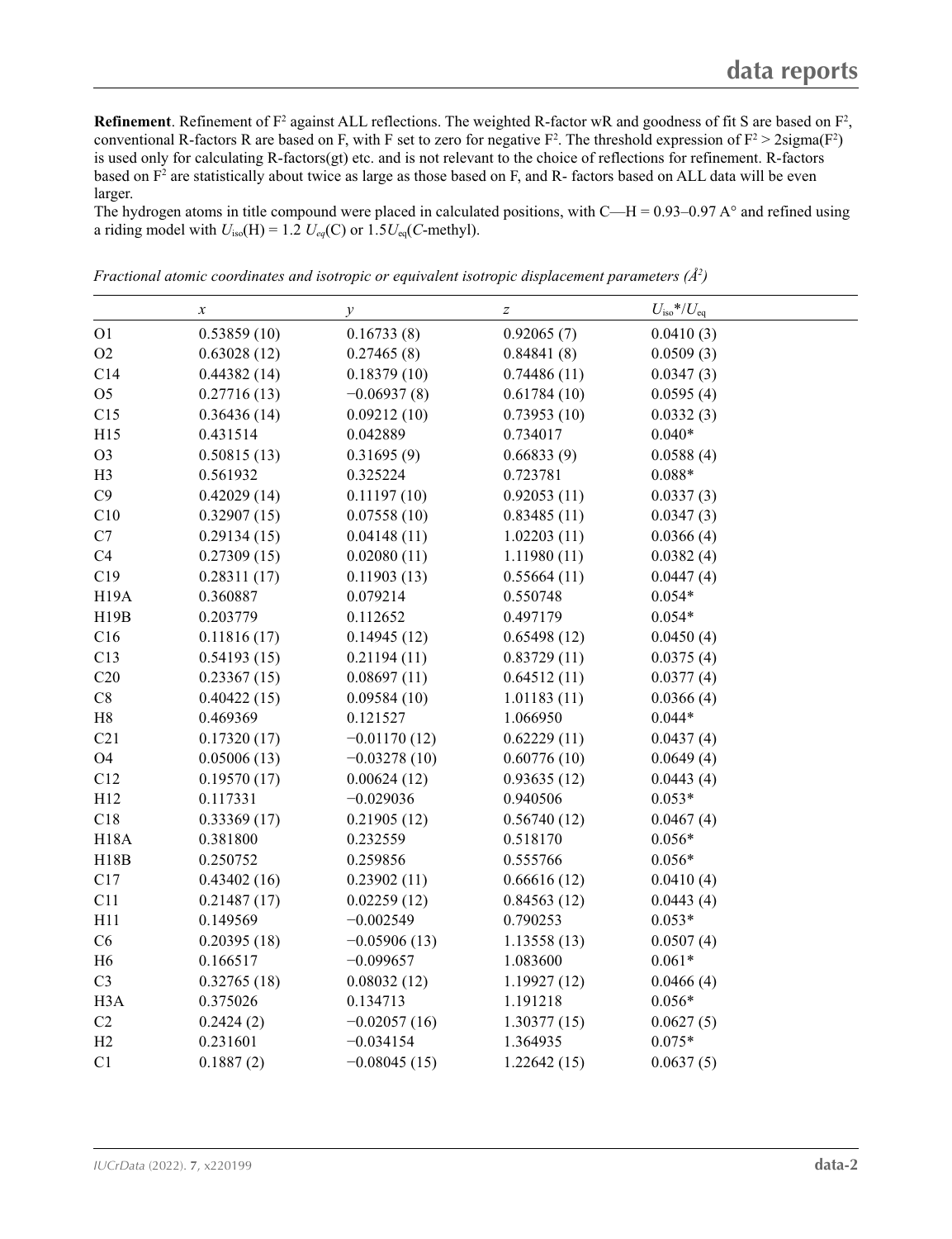| H1               | 0.142442    | $-0.135050$    | 1.235243    | $0.076*$   |
|------------------|-------------|----------------|-------------|------------|
| C <sub>5</sub>   | 0.3116(2)   | 0.05875(15)    | 1.29030(14) | 0.0579(5)  |
| H <sub>5</sub>   | 0.348412    | 0.098916       | 1.342756    | $0.070*$   |
| C22              | 0.2376(2)   | $-0.16616(14)$ | 0.59282(18) | 0.0714(6)  |
| H22A             | 0.150569    | $-0.169084$    | 0.538150    | $0.086*$   |
| H22B             | 0.220030    | $-0.197877$    | 0.648226    | $0.086*$   |
| C <sub>23</sub>  | 0.3565(3)   | $-0.21069(18)$ | 0.5666(2)   | 0.1099(10) |
| H <sub>23A</sub> | 0.372605    | $-0.179133$    | 0.511451    | $0.165*$   |
| H23B             | 0.333040    | $-0.274743$    | 0.550071    | $0.165*$   |
| H23C             | 0.442123    | $-0.207456$    | 0.621170    | $0.165*$   |
| N <sub>1</sub>   | 0.03398(17) | 0.20167(13)    | 0.66178(13) | 0.0658(5)  |

*Atomic displacement parameters (Å2 )*

|                 | $U^{11}$   | $U^{22}$   | $U^{33}$   | $U^{12}$      | $U^{13}$     | $U^{23}$      |
|-----------------|------------|------------|------------|---------------|--------------|---------------|
| O <sub>1</sub>  | 0.0360(5)  | 0.0501(7)  | 0.0321(6)  | $-0.0093(5)$  | 0.0023(4)    | 0.0025(5)     |
| O2              | 0.0501(7)  | 0.0508(7)  | 0.0448(7)  | $-0.0184(6)$  | 0.0029(5)    | 0.0017(5)     |
| C14             | 0.0322(7)  | 0.0351(8)  | 0.0334(8)  | $-0.0002(6)$  | 0.0042(6)    | 0.0018(6)     |
| O <sub>5</sub>  | 0.0520(7)  | 0.0435(7)  | 0.0799(10) | $-0.0124(6)$  | 0.0143(6)    | $-0.0140(6)$  |
| C15             | 0.0313(7)  | 0.0349(8)  | 0.0296(8)  | 0.0014(6)     | 0.0027(6)    | 0.0016(6)     |
| O <sub>3</sub>  | 0.0606(8)  | 0.0537(8)  | 0.0516(8)  | $-0.0181(6)$  | $-0.0003(6)$ | 0.0162(6)     |
| C9              | 0.0306(7)  | 0.0323(8)  | 0.0347(8)  | 0.0019(6)     | 0.0041(6)    | 0.0024(6)     |
| C10             | 0.0364(7)  | 0.0323(8)  | 0.0318(8)  | 0.0017(6)     | 0.0040(6)    | 0.0029(6)     |
| C7              | 0.0385(7)  | 0.0357(8)  | 0.0338(9)  | 0.0056(6)     | 0.0078(6)    | 0.0026(6)     |
| C4              | 0.0365(7)  | 0.0410(9)  | 0.0375(9)  | 0.0092(6)     | 0.0115(6)    | 0.0034(7)     |
| C19             | 0.0431(8)  | 0.0569(11) | 0.0311(9)  | $-0.0059(8)$  | 0.0060(6)    | 0.0023(7)     |
| C16             | 0.0375(8)  | 0.0543(10) | 0.0396(10) | 0.0015(8)     | 0.0056(6)    | 0.0104(8)     |
| C13             | 0.0334(7)  | 0.0373(8)  | 0.0383(9)  | $-0.0003(6)$  | 0.0051(6)    | 0.0039(7)     |
| C20             | 0.0341(7)  | 0.0448(9)  | 0.0307(8)  | $-0.0029(6)$  | 0.0039(6)    | 0.0012(7)     |
| C8              | 0.0379(7)  | 0.0349(8)  | 0.0324(8)  | 0.0026(6)     | 0.0028(6)    | $-0.0005(6)$  |
| C21             | 0.0431(9)  | 0.0534(10) | 0.0307(9)  | $-0.0102(8)$  | 0.0049(6)    | $-0.0038(7)$  |
| <b>O4</b>       | 0.0483(7)  | 0.0789(10) | 0.0652(9)  | $-0.0248(7)$  | 0.0132(6)    | $-0.0154(7)$  |
| C12             | 0.0437(8)  | 0.0481(10) | 0.0389(9)  | $-0.0103(7)$  | 0.0086(7)    | 0.0044(7)     |
| C18             | 0.0430(9)  | 0.0564(11) | 0.0361(9)  | $-0.0032(7)$  | 0.0045(7)    | 0.0121(8)     |
| C17             | 0.0377(8)  | 0.0423(9)  | 0.0399(9)  | $-0.0027(7)$  | 0.0064(6)    | 0.0052(7)     |
| C11             | 0.0444(8)  | 0.0481(10) | 0.0344(9)  | $-0.0110(7)$  | 0.0022(7)    | 0.0010(7)     |
| C6              | 0.0548(10) | 0.0529(11) | 0.0485(11) | $-0.0025(8)$  | 0.0214(8)    | 0.0004(8)     |
| C <sub>3</sub>  | 0.0476(9)  | 0.0504(10) | 0.0426(10) | 0.0034(8)     | 0.0144(7)    | $-0.0021(8)$  |
| C2              | 0.0683(12) | 0.0819(15) | 0.0468(12) | 0.0071(11)    | 0.0307(10)   | 0.0081(10)    |
| C1              | 0.0711(12) | 0.0699(14) | 0.0602(13) | $-0.0059(11)$ | 0.0348(10)   | 0.0087(10)    |
| C <sub>5</sub>  | 0.0591(11) | 0.0746(13) | 0.0424(11) | 0.0072(10)    | 0.0185(8)    | $-0.0082(9)$  |
| C22             | 0.0747(13) | 0.0481(12) | 0.0924(17) | $-0.0228(10)$ | 0.0258(11)   | $-0.0196(11)$ |
| C <sub>23</sub> | 0.100(2)   | 0.0564(15) | 0.188(3)   | $-0.0203(13)$ | 0.065(2)     | $-0.0405(17)$ |
| N1              | 0.0558(9)  | 0.0742(11) | 0.0700(12) | 0.0198(9)     | 0.0222(8)    | 0.0222(9)     |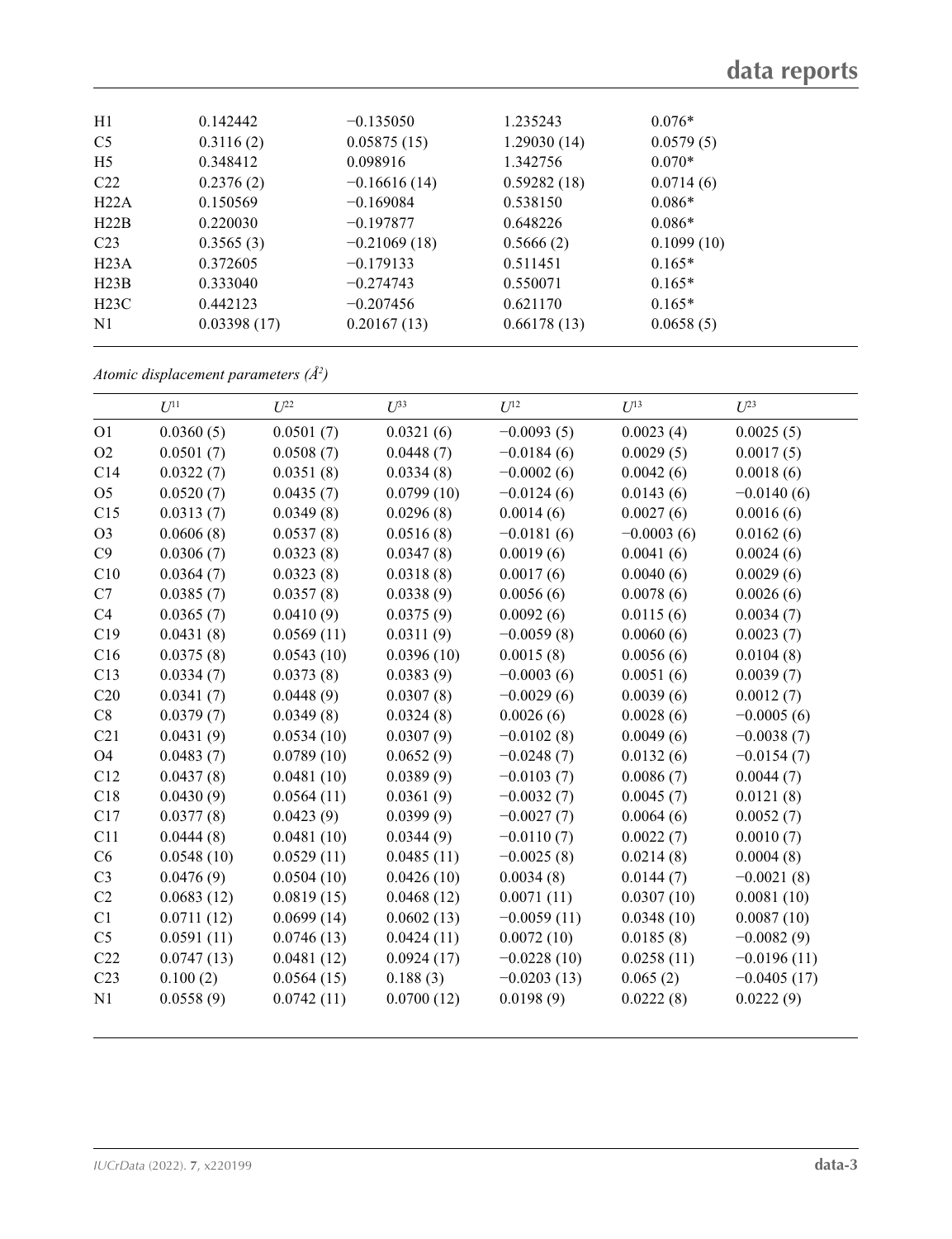*Geometric parameters (Å, º)*

| $O1 - C13$        | 1.3599(18) | $C7-C4$           | 1.487(2)    |
|-------------------|------------|-------------------|-------------|
| $O1-C9$           | 1.3961(17) | $C4 - C6$         | 1.379(2)    |
| $O2 - C13$        | 1.2212(18) | $C4-C3$           | 1.395(2)    |
| $C14 - C17$       | 1.355(2)   | $C19 - C18$       | 1.510(2)    |
| $C14 - C13$       | 1.442(2)   | $C19 - C20$       | 1.546(2)    |
| $C14 - C15$       | 1.516(2)   | $C16 - N1$        | 1.134(2)    |
| $O5 - C21$        | 1.321(2)   | $C16 - C20$       | 1.474(2)    |
| $O5 - C22$        | 1.457(2)   | $C20 - C21$       | 1.531(2)    |
| $C15-C10$         | 1.516(2)   | $C21 - O4$        | 1.1913(18)  |
| $C15 - C20$       | 1.5604(19) | $C12 - C11$       | 1.381(2)    |
| $O3 - C17$        | 1.3255(19) | $C18 - C17$       | 1.489(2)    |
| $C9 - C8$         | 1.377(2)   | $C6 - C1$         | 1.382(2)    |
| $C9 - C10$        | 1.386(2)   | $C3-C5$           | 1.388(2)    |
| $C10 - C11$       | 1.390(2)   | $C2-C5$           | 1.363(3)    |
| $C7-C8$           | 1.387(2)   | $C2-C1$           | 1.376(3)    |
| $C7 - C12$        | 1.397(2)   | $C22-C23$         | 1.460(3)    |
|                   |            |                   |             |
| $C13 - 01 - C9$   | 119.76(11) | $O1 - C13 - C14$  | 119.40(13)  |
| $C17 - C14 - C13$ | 117.57(14) | $C16 - C20 - C21$ | 109.13(13)  |
| $C17 - C14 - C15$ | 123.65(13) | $C16-C20-C19$     | 108.83(12)  |
| $C13 - C14 - C15$ | 118.68(13) | $C21 - C20 - C19$ | 107.00(13)  |
| $C21 - 05 - C22$  | 117.30(14) | $C16-C20-C15$     | 109.78(13)  |
| $C14 - C15 - C10$ | 109.62(12) | $C21 - C20 - C15$ | 113.11(12)  |
| $C14 - C15 - C20$ | 111.00(12) | $C19 - C20 - C15$ | 108.88 (12) |
| $C10-C15-C20$     | 115.36(12) | $C9 - C8 - C7$    | 120.33(13)  |
| $C8 - C9 - C10$   | 123.53(14) | $O4 - C21 - O5$   | 125.08(16)  |
| $C8 - C9 - O1$    | 114.50(12) | $O4 - C21 - C20$  | 125.09(16)  |
| $C10 - C9 - O1$   | 121.96(13) | $O5 - C21 - C20$  | 109.79(13)  |
| $C9 - C10 - C11$  | 115.70(14) | $C11 - C12 - C7$  | 121.50(15)  |
| $C9 - C10 - C15$  | 118.66(13) | $C17 - C18 - C19$ | 112.50(13)  |
| $C11 - C10 - C15$ | 125.57(13) | $O3-C17-C14$      | 124.59(14)  |
| $C8-C7-C12$       | 117.11(14) | $O3 - C17 - C18$  | 112.66(13)  |
| $C8 - C7 - C4$    | 121.65(13) | $C14-C17-C18$     | 122.73(14)  |
| $C12 - C7 - C4$   | 121.25(14) | $C12 - C11 - C10$ | 121.79(14)  |
| $C6-C4-C3$        | 117.61(15) | $C4-C6-C1$        | 121.87(18)  |
| $C6-C4-C7$        | 121.05(15) | $C5-C3-C4$        | 120.32(17)  |
| $C3-C4-C7$        | 121.33(15) | $C5-C2-C1$        | 119.68(18)  |
| $C18 - C19 - C20$ | 111.65(14) | $C2-C1-C6$        | 119.68(19)  |
| $N1 - C16 - C20$  | 176.08(18) | $C2-C5-C3$        | 120.84(18)  |
| $O2 - C13 - O1$   | 115.36(13) | $O5 - C22 - C23$  | 107.97(17)  |
| $O2 - C13 - C14$  | 125.24(14) |                   |             |
|                   |            |                   |             |